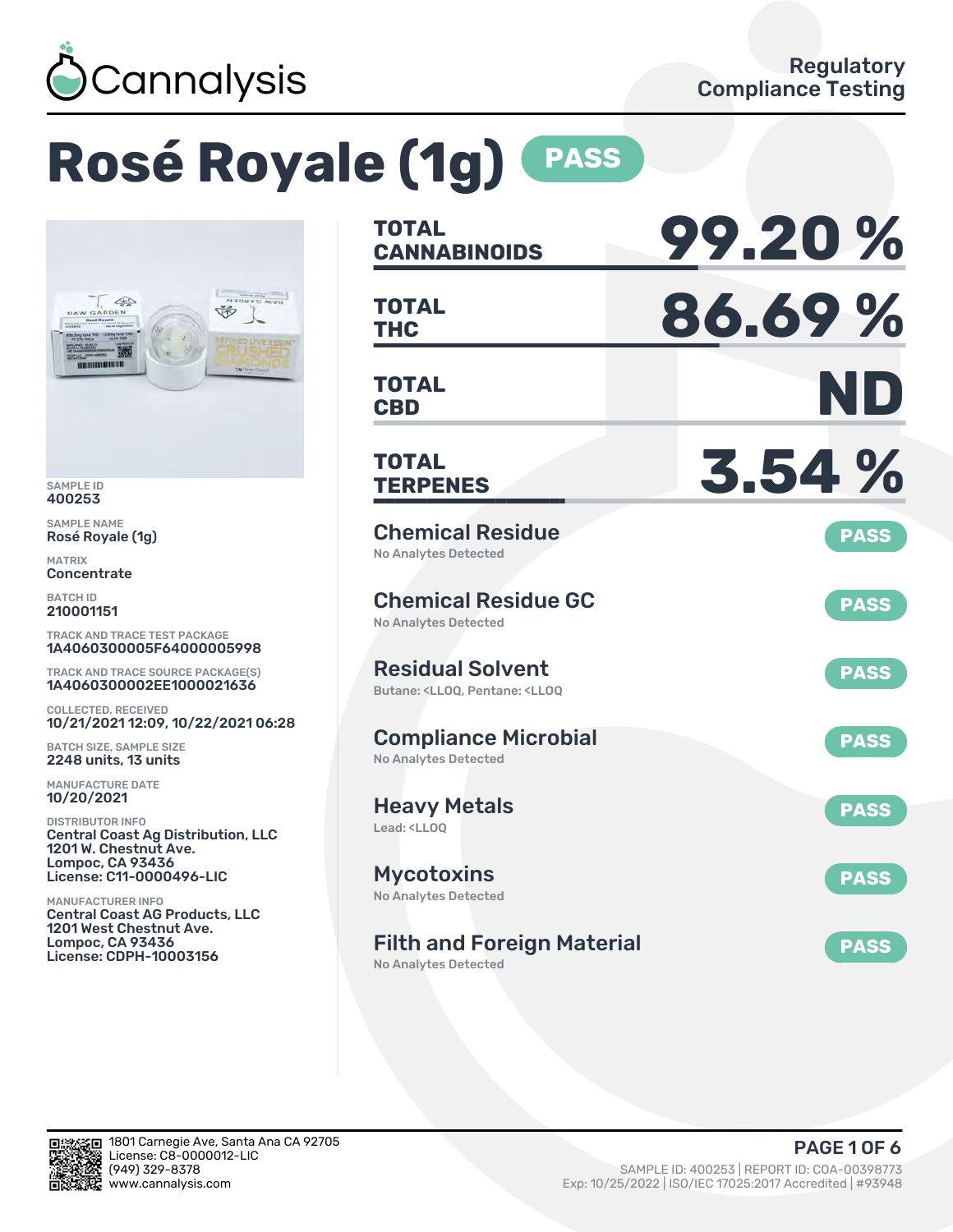

### CANNABINOID ANALYSIS

Total THC,CBD value(s) have been decarboxylated.

| TOTAL THC:          | 866.9 mg/g (86.69 %), 866.9 mg per package |
|---------------------|--------------------------------------------|
| TOTAL CBD:          | ND                                         |
| TOTAL CANNABINOIDS: | 992.0 mg/g (99.20 %)                       |

UNIT OF MEASUREMENT: Milligrams per Gram(mg/g)

| <b>ANALYTE</b>         | <b>RESULT</b>                           | <b>LOD</b> | <b>LLOO</b> | <b>ANALYTE</b>   | <b>RESULT</b> | <b>LOD</b> | <b>LLOQ</b> |
|------------------------|-----------------------------------------|------------|-------------|------------------|---------------|------------|-------------|
| THCa                   | 985.9 mg/g (98.59 %)                    | 0.5000     | 1.0000      | CBDa             | <b>ND</b>     | 0.5000     | 1.0000      |
| D9THC                  | 2.269 mg/g (0.2269 %)                   | 0.5000     | 1.0000      | CBD              | <b>ND</b>     | 0.5000     | 1.0000      |
| D8THC                  | <b>ND</b>                               | 0.5000     | 1.0000      | CBD <sub>v</sub> | <b>ND</b>     | 0.5000     | 1.0000      |
| <b>CBN</b>             | <b>ND</b>                               | 0.5000     | 1.0000      | CBCa             | <b>ND</b>     | 0.5000     | 1.0000      |
| THCva                  | $3.794 \text{ mg/q} (0.3794 \text{ %})$ | 0.5000     | 1.0000      | <b>CBC</b>       | <b>ND</b>     | 0.5000     | 1.0000      |
| <b>THC<sub>v</sub></b> | <b>ND</b>                               | 0.5000     | 1.0000      | CBGa             | <b>ND</b>     | 0.5000     | 1.0000      |
| ExoTHC                 | $<$ 1 mg/g                              | 0.5000     | 1.0000      | <b>CBG</b>       | <b>ND</b>     | 0.5000     | 1.0000      |
| <b>CBL</b>             | <b>ND</b>                               | 0.5000     | 1.0000      |                  |               |            |             |

#### ADDITIONAL INFORMATION

| Method:     | SOP-TECH-001 | Sample Prepped: 10/25/2021 10:39  | Sample Approved: 10/25/2021 15:57  |  |
|-------------|--------------|-----------------------------------|------------------------------------|--|
| Instrument: | UPLC-DAD     | Sample Analyzed: 10/25/2021 11:45 | Prep-Analytical Batch: 33587-27582 |  |



TOTAL TERPENES: 35.43 mg/g (3.543 %)

| UNIT OF MEASUREMENT: | Milligrams per Gram(mg/g) |
|----------------------|---------------------------|
|                      |                           |

| <b>ANALYTE</b>          | <b>RESULT</b>                                                                                                      | <b>LOD</b> | <b>LLOQ</b> | <b>ANALYTE</b>         | <b>RESULT</b>                                       | <b>LOD</b> | <b>LLOQ</b> |
|-------------------------|--------------------------------------------------------------------------------------------------------------------|------------|-------------|------------------------|-----------------------------------------------------|------------|-------------|
| 3-Carene                | <b>ND</b>                                                                                                          | 1.000      | 2.500       | Alpha bisabolol        | <lloq< td=""><td>0.1000</td><td>0.5000</td></lloq<> | 0.1000     | 0.5000      |
| Alpha cedrene           | ND.                                                                                                                | 1.000      | 2.500       | Alpha humulene         | 2.011 mg/g $(0.2011\%)$                             | 0.5000     | 1.000       |
| Alpha pinene            | $2.187 \,\mathrm{mg/g}$ (0.2187 %)                                                                                 | 0.1000     | 1.000       | Alpha terpinene        | <b>ND</b>                                           | 0.5000     | 1.000       |
| Alpha terpineol         | 1.049 mg/g $(0.1049\%)$                                                                                            | 0.3260     | 0.6520      | Beta caryophyllene     | 5.578 mg/g (0.5578 %)                               | 0.5000     | 1.000       |
| Beta myrcene            | 12.26 mg/g (1.226 %)                                                                                               | 0.5000     | 1.000       | Beta pinene            | <lloq< td=""><td>0.6070</td><td>1.214</td></lloq<>  | 0.6070     | 1.214       |
| Borneol                 | <b>ND</b>                                                                                                          | 1.000      | 2.500       | Camphene               | <b>ND</b>                                           | 0.5000     | 1.000       |
| Camphor                 | <b>ND</b>                                                                                                          | 0.1000     | 0.5000      | Caryophyllene oxide ND |                                                     | 0.5000     | 2.500       |
| Cedrol                  | <b>ND</b>                                                                                                          | 0.5000     | 1.000       | Cis geraniol           | <b>ND</b>                                           | 1.000      | 2.500       |
| Cis nerolidol           | <b>ND</b>                                                                                                          | 2.500      | 5.000       | Eucalyptol             | <b>ND</b>                                           | 0.1000     | 0.5000      |
| Fenchol                 | 1.714 mg/g $(0.1714\%)$                                                                                            | 0.5000     | 1.000       | Fenchone               | <lloq< td=""><td>0.1000</td><td>0.5000</td></lloq<> | 0.1000     | 0.5000      |
| Gamma terpinene         | <b>ND</b>                                                                                                          | 0.1000     | 0.5000      | Gamma terpineol        | <b>ND</b>                                           | 0.2090     | 0.5230      |
| Geranyl acetate         | ND.                                                                                                                | 0.1000     | 0.5000      | Guaiol                 | <b>ND</b>                                           | 2.500      | 5.000       |
| Isoborneol              | <b>ND</b>                                                                                                          | 0.5000     | 1.000       | Isopulegol             | <b>ND</b>                                           | 2.500      | 5.000       |
| Limonene                | 8.666 mg/g (0.8666 %)                                                                                              | 0.5000     | 2.500       | Linalool               | 1.961 mg/g $(0.1961\%)$                             | 0.5000     | 1.000       |
| Menthol                 | <b>ND</b>                                                                                                          | 1.000      | 2.500       | Ocimene 1              | <b>ND</b>                                           | 0.1550     | 0.3100      |
| Ocimene 2               | <lloo< td=""><td>0.3450</td><td>1.725</td><td>P-cymene</td><td><b>ND</b></td><td>0.5230</td><td>1.045</td></lloo<> | 0.3450     | 1.725       | P-cymene               | <b>ND</b>                                           | 0.5230     | 1.045       |
| P-mentha-1,5-diene ND   |                                                                                                                    | 0.5000     | 1.000       | Pulegone               | <b>ND</b>                                           | 0.1000     | 0.5000      |
| Sabinene                | <b>ND</b>                                                                                                          | 0.5000     | 1.000       | Terpinolene            | <lloq< td=""><td>0.1000</td><td>0.5000</td></lloq<> | 0.1000     | 0.5000      |
| Trans beta farnesene ND |                                                                                                                    | 2.500      | 5.000       | Trans geraniol         | <b>ND</b>                                           | 0.5000     | 2.500       |
| Trans nerolidol         | <b>ND</b>                                                                                                          | 0.5000     | 2.500       | Valencene              | <b>ND</b>                                           | 0.5000     | 1.000       |
|                         |                                                                                                                    |            |             |                        |                                                     |            |             |

| ANALYTE                 | <b>RESULT</b>                                                                                                      | LOD    | <b>LLOQ</b> | <b>ANALYTE</b>      | RESULT                                              | LOD    | <b>LLOQ</b> |
|-------------------------|--------------------------------------------------------------------------------------------------------------------|--------|-------------|---------------------|-----------------------------------------------------|--------|-------------|
| 3-Carene                | <b>ND</b>                                                                                                          | 1.000  | 2.500       | Alpha bisabolol     | <lloq< td=""><td>0.1000</td><td>0.5000</td></lloq<> | 0.1000 | 0.5000      |
| Alpha cedrene           | <b>ND</b>                                                                                                          | 1.000  | 2.500       | Alpha humulene      | 2.011 mg/g $(0.2011\%)$                             | 0.5000 | 1.000       |
| Alpha pinene            | $2.187 \,\mathrm{mg/g}$ (0.2187 %)                                                                                 | 0.1000 | 1.000       | Alpha terpinene     | <b>ND</b>                                           | 0.5000 | 1.000       |
| Alpha terpineol         | 1.049 mg/g $(0.1049\%)$                                                                                            | 0.3260 | 0.6520      | Beta caryophyllene  | 5.578 mg/g $(0.5578%)$                              | 0.5000 | 1.000       |
| Beta myrcene            | 12.26 mg/g (1.226 %)                                                                                               | 0.5000 | 1.000       | Beta pinene         | <lloq< td=""><td>0.6070</td><td>1.214</td></lloq<>  | 0.6070 | 1.214       |
| Borneol                 | <b>ND</b>                                                                                                          | 1.000  | 2.500       | Camphene            | <b>ND</b>                                           | 0.5000 | 1.000       |
| Camphor                 | <b>ND</b>                                                                                                          | 0.1000 | 0.5000      | Caryophyllene oxide | <b>ND</b>                                           | 0.5000 | 2.500       |
| Cedrol                  | <b>ND</b>                                                                                                          | 0.5000 | 1.000       | Cis geraniol        | <b>ND</b>                                           | 1.000  | 2.500       |
| Cis nerolidol           | <b>ND</b>                                                                                                          | 2.500  | 5.000       | Eucalyptol          | <b>ND</b>                                           | 0.1000 | 0.5000      |
| Fenchol                 | 1.714 mg/g (0.1714 %)                                                                                              | 0.5000 | 1.000       | Fenchone            | <lloq< td=""><td>0.1000</td><td>0.5000</td></lloq<> | 0.1000 | 0.5000      |
| Gamma terpinene         | ND.                                                                                                                | 0.1000 | 0.5000      | Gamma terpineol     | <b>ND</b>                                           | 0.2090 | 0.5230      |
| Geranyl acetate         | ND.                                                                                                                | 0.1000 | 0.5000      | Guaiol              | <b>ND</b>                                           | 2.500  | 5.000       |
| Isoborneol              | <b>ND</b>                                                                                                          | 0.5000 | 1.000       | Isopulegol          | <b>ND</b>                                           | 2.500  | 5.000       |
| Limonene                | 8.666 mg/g $(0.8666%)$                                                                                             | 0.5000 | 2.500       | Linalool            | $1.961$ mg/g (0.1961 %)                             | 0.5000 | 1.000       |
| Menthol                 | <b>ND</b>                                                                                                          | 1.000  | 2.500       | Ocimene 1           | <b>ND</b>                                           | 0.1550 | 0.3100      |
| Ocimene 2               | <lloq< td=""><td>0.3450</td><td>1.725</td><td>P-cymene</td><td><b>ND</b></td><td>0.5230</td><td>1.045</td></lloq<> | 0.3450 | 1.725       | P-cymene            | <b>ND</b>                                           | 0.5230 | 1.045       |
| P-mentha-1,5-diene ND   |                                                                                                                    | 0.5000 | 1.000       | Pulegone            | <b>ND</b>                                           | 0.1000 | 0.5000      |
| Sabinene                | <b>ND</b>                                                                                                          | 0.5000 | 1.000       | Terpinolene         | <lloq< td=""><td>0.1000</td><td>0.5000</td></lloq<> | 0.1000 | 0.5000      |
| Trans beta farnesene ND |                                                                                                                    | 2.500  | 5.000       | Trans geraniol      | <b>ND</b>                                           | 0.5000 | 2.500       |
| Trans nerolidol         | <b>ND</b>                                                                                                          | 0.5000 | 2.500       | Valencene           | <b>ND</b>                                           | 0.5000 | 1.000       |



1801 Carnegie Ave, Santa Ana CA 92705 License: C8-0000012-LIC<br>(949) 329-8378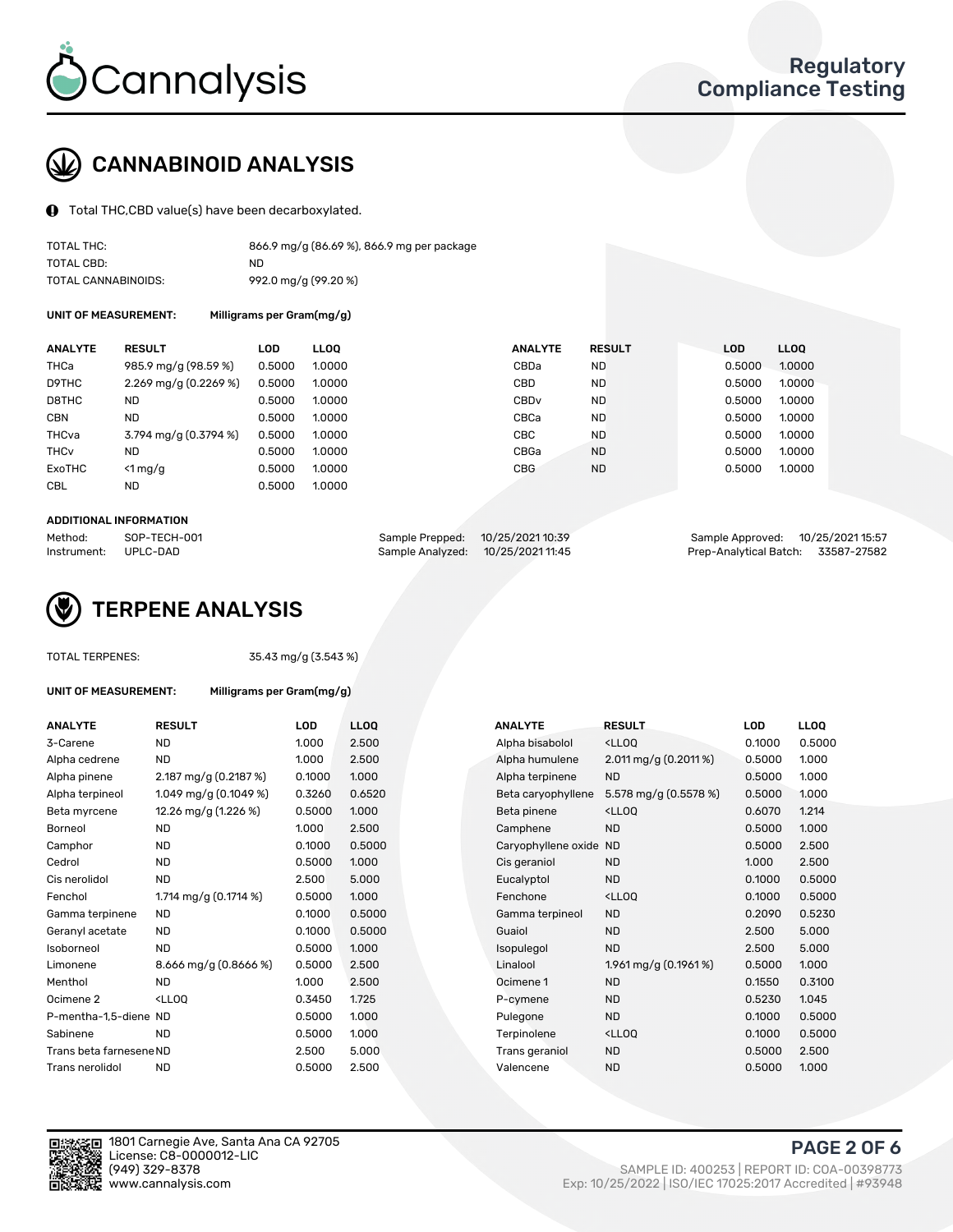

### Regulatory Compliance Testing

#### ADDITIONAL INFORMATION

Method: SOP-TECH-027 Sample Prepped: 10/22/2021 11:47 Sample Approved: 10/25/2021 11:43 Prep-Analytical Batch: 33566-27554



CHEMICAL RESIDUE ANALYSIS PASS

UNIT OF MEASUREMENT: Micrograms per Gram(ug/g)

| <b>ANALYTE</b>    | <b>RESULT</b> | LOD    | LL <sub>OO</sub> | <b>ACTION LEVEL</b> |      | <b>ANALYTE</b>      | <b>RESULT</b> | LOD    | <b>LLOQ</b> | <b>ACTION LEVEL</b> |      |
|-------------------|---------------|--------|------------------|---------------------|------|---------------------|---------------|--------|-------------|---------------------|------|
| Abamectin         | <b>ND</b>     | 0.0200 | 0.0400           | 0.1000              | Pass | Acephate            | <b>ND</b>     | 0.0200 | 0.0400      | 0.1000              | Pass |
| Acequinocyl       | <b>ND</b>     | 0.0200 | 0.0400           | 0.1000              | Pass | Acetamiprid         | <b>ND</b>     | 0.0200 | 0.0400      | 0.1000              | Pass |
| Aldicarb          | <b>ND</b>     | 0.0200 | 0.0400           | 0.0                 | Pass | Azoxystrobin        | <b>ND</b>     | 0.0200 | 0.0400      | 0.1000              | Pass |
| Bifenazate        | <b>ND</b>     | 0.0200 | 0.0400           | 0.1000              | Pass | <b>Bifenthrin</b>   | <b>ND</b>     | 0.0200 | 0.0400      | 3.000               | Pass |
| <b>Boscalid</b>   | <b>ND</b>     | 0.0200 | 0.0400           | 0.1000              | Pass | Carbarvl            | <b>ND</b>     | 0.0200 | 0.0400      | 0.5000              | Pass |
| Carbofuran        | <b>ND</b>     | 0.0200 | 0.0400           | 0.0                 | Pass | Chlorantraniliprole | <b>ND</b>     | 0.0200 | 0.0400      | 10.00               | Pass |
| Clofentezine      | <b>ND</b>     | 0.0200 | 0.0400           | 0.1000              | Pass | Coumaphos           | <b>ND</b>     | 0.0200 | 0.0400      | 0.0                 | Pass |
| Cyfluthrin        | <b>ND</b>     | 0.4000 | 1.000            | 2.000               | Pass | Cypermethrin        | <b>ND</b>     | 0.4000 | 1.000       | 1.000               | Pass |
| Daminozide        | <b>ND</b>     | 0.0200 | 0.0400           | 0.0                 | Pass | Diazinon            | <b>ND</b>     | 0.0200 | 0.0400      | 0.1000              | Pass |
| <b>Dichlorvos</b> | <b>ND</b>     | 0.0200 | 0.0400           | 0.0                 | Pass | Dimethoate          | <b>ND</b>     | 0.0200 | 0.0400      | 0.0                 | Pass |
| Dimethomorph      | <b>ND</b>     | 0.0200 | 0.0400           | 2.000               | Pass | <b>Ethoprophos</b>  | <b>ND</b>     | 0.0200 | 0.0400      | 0.0                 | Pass |
| Etofenprox        | <b>ND</b>     | 0.0200 | 0.0400           | 0.0                 | Pass | Etoxazole           | <b>ND</b>     | 0.0200 | 0.0400      | 0.1000              | Pass |
| Fenhexamid        | <b>ND</b>     | 0.0200 | 0.0400           | 0.1000              | Pass | Fenoxycarb          | <b>ND</b>     | 0.0200 | 0.0400      | 0.0                 | Pass |
| Fenpyroximate     | <b>ND</b>     | 0.0200 | 0.0400           | 0.1000              | Pass | Fipronil            | <b>ND</b>     | 0.0400 | 0.1000      | 0.0                 | Pass |
| Flonicamid        | <b>ND</b>     | 0.0200 | 0.0400           | 0.1000              | Pass | Fludioxonil         | <b>ND</b>     | 0.0200 | 0.0400      | 0.1000              | Pass |
| Hexythiazox       | <b>ND</b>     | 0.0200 | 0.0400           | 0.1000              | Pass | Imazalil            | <b>ND</b>     | 0.0200 | 0.0400      | 0.0                 | Pass |
| Imidacloprid      | <b>ND</b>     | 0.0200 | 0.0400           | 5.000               | Pass | Kresoxim methyl     | <b>ND</b>     | 0.0200 | 0.0400      | 0.1000              | Pass |
| Malathion         | <b>ND</b>     | 0.0200 | 0.0400           | 0.5000              | Pass | Metalaxvl           | <b>ND</b>     | 0.0200 | 0.0400      | 2.000               | Pass |
| Methiocarb        | <b>ND</b>     | 0.0200 | 0.0400           | 0.0                 | Pass | Methomyl            | <b>ND</b>     | 0.0200 | 0.0400      | 1.000               | Pass |
| Mevinphos         | <b>ND</b>     | 0.0200 | 0.0400           | 0.0                 | Pass | Myclobutanil        | <b>ND</b>     | 0.0200 | 0.0400      | 0.1000              | Pass |
| Naled             | <b>ND</b>     | 0.0200 | 0.0400           | 0.1000              | Pass | Oxamyl              | <b>ND</b>     | 0.0200 | 0.0400      | 0.5000              | Pass |
| Paclobutrazol     | <b>ND</b>     | 0.0200 | 0.0400           | 0.0                 | Pass | Permethrins         | <b>ND</b>     | 0.0400 | 0.1000      | 0.5000              | Pass |
| Phosmet           | <b>ND</b>     | 0.0200 | 0.0400           | 0.1000              | Pass | Piperonyl butoxide  | <b>ND</b>     | 0.0200 | 0.0400      | 3.000               | Pass |
| Prallethrin       | <b>ND</b>     | 0.0200 | 0.0400           | 0.1000              | Pass | Propiconazole       | <b>ND</b>     | 0.0200 | 0.0400      | 0.1000              | Pass |
| Propoxur          | <b>ND</b>     | 0.0200 | 0.0400           | 0.0                 | Pass | Pyrethrins          | <b>ND</b>     | 0.0200 | 0.0400      | 0.5000              | Pass |
| Pyridaben         | <b>ND</b>     | 0.0200 | 0.0400           | 0.1000              | Pass | Spinetoram          | <b>ND</b>     | 0.0200 | 0.0400      | 0.1000              | Pass |
| Spinosad          | <b>ND</b>     | 0.0300 | 0.0700           | 0.1000              | Pass | Spiromesifen        | <b>ND</b>     | 0.0200 | 0.0400      | 0.1000              | Pass |
| Spirotetramat     | <b>ND</b>     | 0.0200 | 0.0400           | 0.1000              | Pass | Spiroxamine         | <b>ND</b>     | 0.0200 | 0.0400      | 0.0                 | Pass |
| Tebuconazole      | <b>ND</b>     | 0.0200 | 0.0400           | 0.1000              | Pass | Thiacloprid         | <b>ND</b>     | 0.0200 | 0.0400      | 0.0                 | Pass |
| Thiamethoxam      | <b>ND</b>     | 0.0200 | 0.0400           | 5.000               | Pass | Trifloxystrobin     | <b>ND</b>     | 0.0200 | 0.0400      | 0.1000              | Pass |

### ADDITIONAL INFORMATION

Method: SOP-TECH-002 Sample Prepped: 10/22/2021 14:30 Sample Approved: 10/25/2021 12:07 Prep-Analytical Batch: 33574-27565

PAGE 3 OF 6

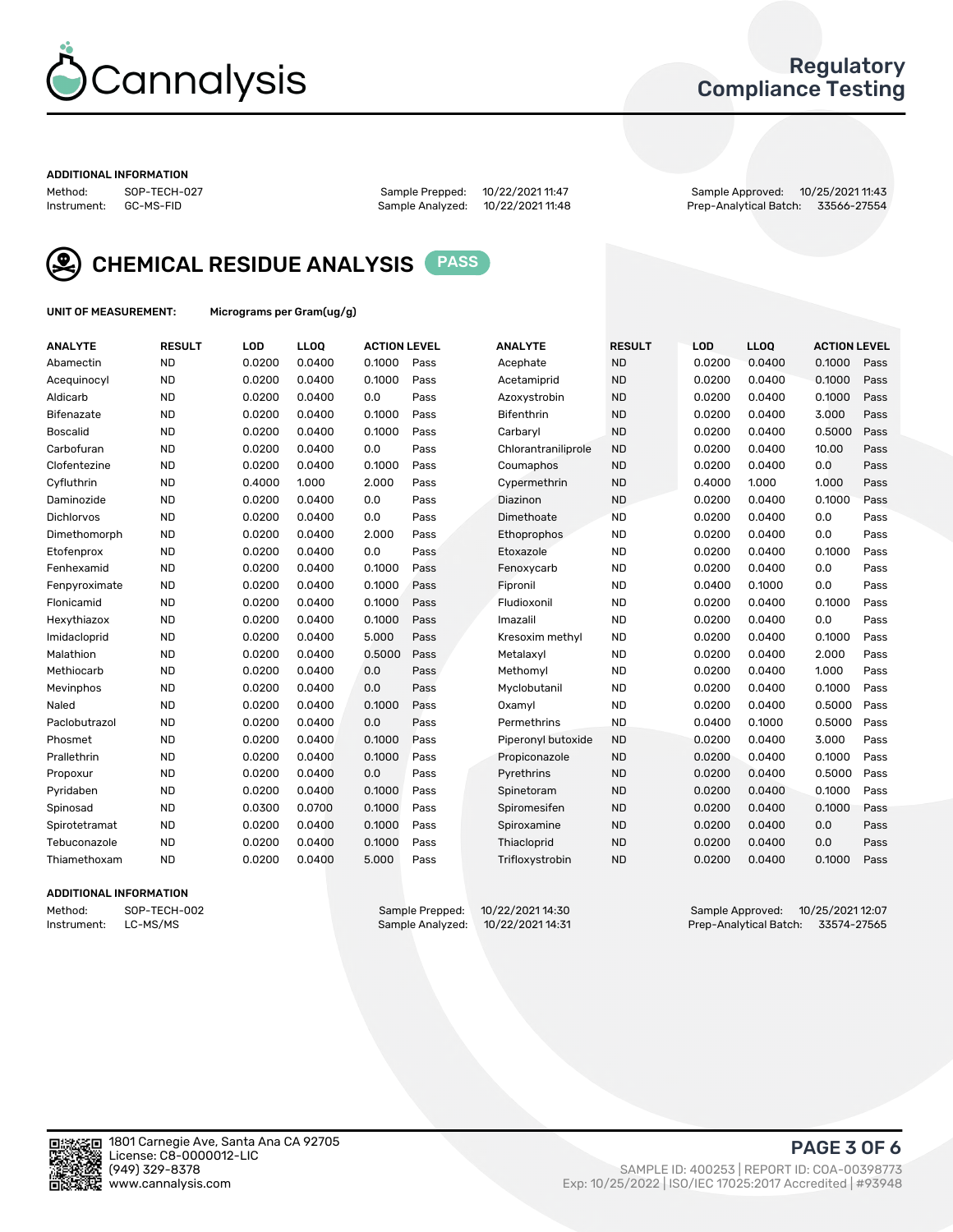

### CHEMICAL RESIDUE GC ANALYSIS PASS

| UNIT OF MEASUREMENT: |               | Micrograms per Gram(ug/g) |      |                     |                |               |     |      |                     |
|----------------------|---------------|---------------------------|------|---------------------|----------------|---------------|-----|------|---------------------|
| <b>ANALYTE</b>       | <b>RESULT</b> | LOD.                      | LOO. | <b>ACTION LEVEL</b> | <b>ANALYTE</b> | <b>RESULT</b> | LOD | LLOO | <b>ACTION LEVEL</b> |

| .                      |              |        |        |        |                  |                  |           |        |                        |                  |      |
|------------------------|--------------|--------|--------|--------|------------------|------------------|-----------|--------|------------------------|------------------|------|
| Captan                 | <b>ND</b>    | 0.1000 | 0.2000 | 0.7000 | Pass             | Chlordane        | <b>ND</b> | 0.0109 | 0.0136                 | 0.0              | Pass |
| Methyl parathion       | <b>ND</b>    | 0.0400 | 0.1000 | 0.0    | Pass             | <b>PCNB</b>      | <b>ND</b> | 0.0200 | 0.0400                 | 0.1000           | Pass |
| Chlorfenapyr           | <b>ND</b>    | 0.0800 | 0.1000 | 0.0    | Pass             | Chlorpyrifos     | <b>ND</b> | 0.0800 | 0.1000                 | 0.0              | Pass |
|                        |              |        |        |        |                  |                  |           |        |                        |                  |      |
| ADDITIONAL INFORMATION |              |        |        |        |                  |                  |           |        |                        |                  |      |
| Method:                | SOP-TECH-010 |        |        |        | Sample Prepped:  | 10/22/2021 14:29 |           |        | Sample Approved:       | 10/25/2021 11:14 |      |
| Instrument:            | GC-MS/MS     |        |        |        | Sample Analyzed: | 10/22/2021 14:31 |           |        | Prep-Analytical Batch: | 33575-27566      |      |
|                        |              |        |        |        |                  |                  |           |        |                        |                  |      |

### RESIDUAL SOLVENT ANALYSIS PASS

UNIT OF MEASUREMENT: Micrograms per Gram(ug/g)

| <b>ANALYTE</b>    | <b>RESULT</b>                                                                                                                                                       | LOD    | <b>LLOO</b> | <b>ACTION LEVEL</b> |      | <b>ANALYTE</b>     | <b>RESULT</b>                                                               | <b>LOD</b> | <b>LLOO</b> | <b>ACTION LEVEL</b> |      |
|-------------------|---------------------------------------------------------------------------------------------------------------------------------------------------------------------|--------|-------------|---------------------|------|--------------------|-----------------------------------------------------------------------------|------------|-------------|---------------------|------|
| Acetone           | <b>ND</b>                                                                                                                                                           | 50.00  | 100.0       | 5000                | Pass | Acetonitrile       | <b>ND</b>                                                                   | 50.00      | 100.0       | 410.0               | Pass |
| Benzene           | <b>ND</b>                                                                                                                                                           | 0.5000 | 1.000       | 1.000               | Pass | <b>Butane</b>      | <lloo< td=""><td>50.00</td><td>100.0</td><td>5000</td><td>Pass</td></lloo<> | 50.00      | 100.0       | 5000                | Pass |
| Chloroform        | <b>ND</b>                                                                                                                                                           | 0.5000 | 1.000       | 1.000               | Pass | Ethanol            | <b>ND</b>                                                                   | 50.00      | 100.0       | 5000                | Pass |
| Ethyl Acetate     | <b>ND</b>                                                                                                                                                           | 50.00  | 100.0       | 5000                | Pass | Ethyl Ether        | <b>ND</b>                                                                   | 50.00      | 100.0       | 5000                | Pass |
| Ethylene oxide    | <b>ND</b>                                                                                                                                                           | 0.5000 | 1.000       | 1.000               | Pass | Heptane            | <b>ND</b>                                                                   | 50.00      | 100.0       | 5000                | Pass |
| Hexane            | <b>ND</b>                                                                                                                                                           | 50.00  | 100.0       | 290.0               | Pass | Isopropyl Alcohol  | <b>ND</b>                                                                   | 50.00      | 100.0       | 5000                | Pass |
| Methanol          | <b>ND</b>                                                                                                                                                           | 50.00  | 100.0       | 3000                | Pass | Methylene chloride | <b>ND</b>                                                                   | 0.5000     | 1.000       | 1.000               | Pass |
| Pentane           | <lloo< td=""><td>50.00</td><td>100.0</td><td>5000</td><td>Pass</td><td>Propane</td><td><b>ND</b></td><td>50.00</td><td>200.0</td><td>5000</td><td>Pass</td></lloo<> | 50.00  | 100.0       | 5000                | Pass | Propane            | <b>ND</b>                                                                   | 50.00      | 200.0       | 5000                | Pass |
| Toluene           | <b>ND</b>                                                                                                                                                           | 50.00  | 100.0       | 890.0               | Pass | Xvlenes            | <b>ND</b>                                                                   | 50.08      | 100.0       | 2170                | Pass |
| Trichloroethylene | <b>ND</b>                                                                                                                                                           | 0.5000 | 1.000       | 1.000               | Pass | 1.2-Dichloroethane | <b>ND</b>                                                                   | 0.5000     | 1.000       | 1.000               | Pass |
|                   |                                                                                                                                                                     |        |             |                     |      |                    |                                                                             |            |             |                     |      |

### ADDITIONAL INFORMATION

|             | ADDITIONAL INFORMATION |                                   |                                    |  |
|-------------|------------------------|-----------------------------------|------------------------------------|--|
| Method:     | SOP-TECH-021           | Sample Prepped: 10/22/2021 13:54  | Sample Approved: 10/25/2021 11:00  |  |
| Instrument: | HS-GC-MS/FID           | Sample Analyzed: 10/22/2021 13:54 | Prep-Analytical Batch: 33578-27562 |  |



UNIT OF MEASUREMENT: Cycle Threshold (Ct)

| <b>ANALYTE</b> | <b>RESULT</b>              | LOD   | <b>LLOO</b> |                 | <b>ACTION LEVEL</b> | <b>ANALYTE</b>   | <b>RESULT</b>                        | LOD                                   | <b>LLOO</b> |     | <b>ACTION LEVEL</b> |  |
|----------------|----------------------------|-------|-------------|-----------------|---------------------|------------------|--------------------------------------|---------------------------------------|-------------|-----|---------------------|--|
| A.fumigatus    | ND                         | 33.00 | 0.0         | 0.0             | Pass                | A. flavus        | <b>ND</b>                            | 33.00                                 | 0.0         | 0.0 | Pass                |  |
| A. niger       | <b>ND</b>                  | 33.00 | 0.0         | 0.0             | Pass                | A. terreus       | <b>ND</b>                            | 33.00                                 | 0.0         | 0.0 | Pass                |  |
| <b>STEC</b>    | <b>ND</b>                  | 33.00 | 0.0         | 0.0             | Pass                | Salmonella spp   | <b>ND</b>                            | 33.00                                 | 0.0         | 0.0 | Pass                |  |
|                | ADDITIONAL INFORMATION     |       |             |                 |                     |                  |                                      |                                       |             |     |                     |  |
| Method:        | SOP-TECH-016, SOP-TECH-022 |       |             | Sample Prepped: | 10/25/2021 09:42    |                  | 10/25/2021 18:43<br>Sample Approved: |                                       |             |     |                     |  |
| Instrument:    | aPCR                       |       |             |                 | Sample Analyzed:    | 10/25/2021 09:52 |                                      | 33581-27577<br>Prep-Analytical Batch: |             |     |                     |  |

PAGE 4 OF 6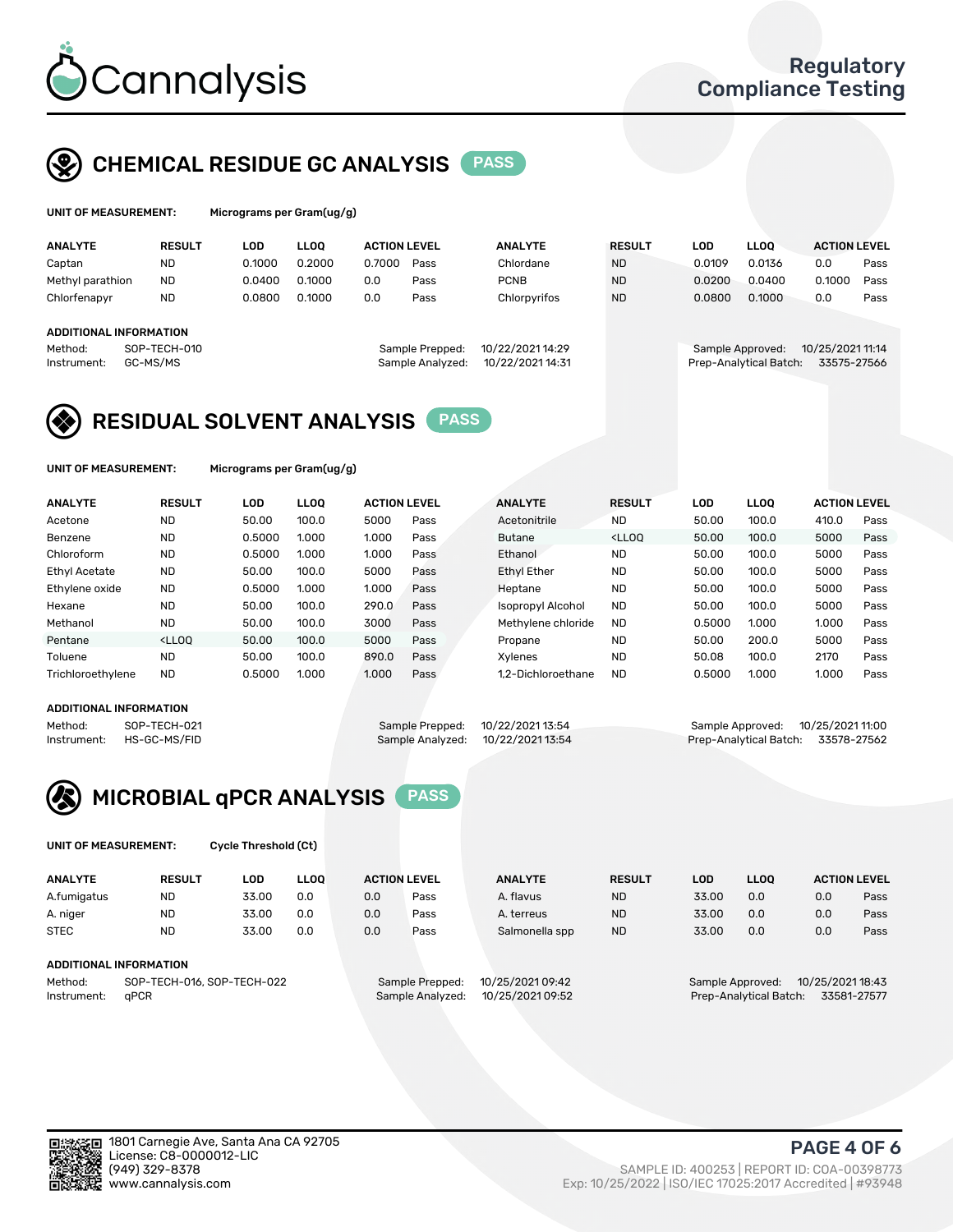



| UNIT OF MEASUREMENT:                                   |                                                                                                                                                                         | Micrograms per Gram(ug/g)  |             |                     |                  |                                      |            |                        |                     |      |  |
|--------------------------------------------------------|-------------------------------------------------------------------------------------------------------------------------------------------------------------------------|----------------------------|-------------|---------------------|------------------|--------------------------------------|------------|------------------------|---------------------|------|--|
| <b>ANALYTE</b>                                         | <b>RESULT</b>                                                                                                                                                           | <b>LOD</b>                 | <b>LLOO</b> | <b>ACTION LEVEL</b> | <b>ANALYTE</b>   | <b>RESULT</b>                        | <b>LOD</b> | <b>LLOO</b>            | <b>ACTION LEVEL</b> |      |  |
| Arsenic                                                | <b>ND</b>                                                                                                                                                               | 0.0120                     | 0.1000      | 0.2000<br>Pass      | Cadmium          | <b>ND</b>                            | 0.0072     | 0.0500                 | 0.2000              | Pass |  |
| Lead                                                   | <lloo< td=""><td>0.0068</td><td>0.0500</td><td>0.5000<br/>Pass</td><td>Mercury</td><td><b>ND</b></td><td>0.0060</td><td>0.0500</td><td>0.1000</td><td>Pass</td></lloo<> | 0.0068                     | 0.0500      | 0.5000<br>Pass      | Mercury          | <b>ND</b>                            | 0.0060     | 0.0500                 | 0.1000              | Pass |  |
|                                                        |                                                                                                                                                                         |                            |             |                     |                  |                                      |            |                        |                     |      |  |
| <b>ADDITIONAL INFORMATION</b>                          |                                                                                                                                                                         |                            |             |                     |                  |                                      |            |                        |                     |      |  |
| Method:                                                | SOP-TECH-013                                                                                                                                                            |                            |             | Sample Prepped:     |                  | 10/22/2021 20:41<br>Sample Approved: |            |                        |                     |      |  |
| ICP-MS<br>Instrument:                                  |                                                                                                                                                                         |                            |             | Sample Analyzed:    | 10/22/2021 16:05 |                                      |            | Prep-Analytical Batch: | 33582-27570         |      |  |
|                                                        |                                                                                                                                                                         |                            |             |                     |                  |                                      |            |                        |                     |      |  |
|                                                        |                                                                                                                                                                         |                            |             |                     |                  |                                      |            |                        |                     |      |  |
|                                                        |                                                                                                                                                                         | <b>MYCOTOXINS ANALYSIS</b> |             |                     |                  |                                      |            |                        |                     |      |  |
|                                                        |                                                                                                                                                                         |                            |             |                     |                  |                                      |            |                        |                     |      |  |
|                                                        |                                                                                                                                                                         |                            |             |                     |                  |                                      |            |                        |                     |      |  |
| UNIT OF MEASUREMENT:<br>Micrograms per Kilogram(ug/kg) |                                                                                                                                                                         |                            |             |                     |                  |                                      |            |                        |                     |      |  |
|                                                        |                                                                                                                                                                         |                            |             |                     |                  |                                      |            |                        |                     |      |  |
| <b>ANALYTE</b>                                         | <b>RESULT</b>                                                                                                                                                           | <b>LOD</b>                 | <b>LLOO</b> | <b>ACTION LEVEL</b> | <b>ANALYTE</b>   | <b>RESULT</b>                        | <b>LOD</b> | <b>LLOQ</b>            | <b>ACTION LEVEL</b> |      |  |
| Aflatoxin B1                                           | <b>ND</b>                                                                                                                                                               | 1.000                      | 2.000       | N/A                 | Aflatoxin B2     | <b>ND</b>                            | 2.000      | 5.000                  |                     | N/A  |  |
| Aflatoxin G1                                           | <b>ND</b>                                                                                                                                                               | 2.000                      | 5.000       | N/A                 | Aflatoxin G2     | <b>ND</b>                            | 2.000      | 5.000                  |                     | N/A  |  |
| <b>Total Aflatoxins</b>                                | ND.                                                                                                                                                                     | 10.00                      | 14.00       | 20.00<br>Pass       | Ochratoxin A     | <b>ND</b>                            | 1.000      | 2.000                  | 20.00               | Pass |  |

#### ADDITIONAL INFORMATION

Method: SOP-TECH-020 Sample Prepped: 10/22/2021 14:29 Sample Approved: 10/25/2021 10:17 Instrument: LC-MS/MS Sample Analyzed: 10/22/2021 14:30 Prep-Analytical Batch: 33577-27564

## FILTH & FOREIGN MATERIAL ANALYSIS PASS

UNIT OF MEASUREMENT: Filth and Foreign Matter (%, #/3g)

| <b>ANALYTE</b>                                              | <b>RESULT</b> | LOD | <b>LLOO</b> | <b>ACTION LEVEL</b>                                                         |      | <b>ANALYTE</b> | <b>RESULT</b> | LOD                                                                        | <b>LLOO</b> | <b>ACTION LEVEL</b> |      |
|-------------------------------------------------------------|---------------|-----|-------------|-----------------------------------------------------------------------------|------|----------------|---------------|----------------------------------------------------------------------------|-------------|---------------------|------|
| IF RH ME                                                    | <b>ND</b>     | 0.0 | 0.0         | 1.000                                                                       | Pass | <b>IFM</b>     | <b>ND</b>     | 0.0                                                                        | 0.0         | 25.00               | Pass |
| Mold                                                        | <b>ND</b>     | 0.0 | 0.0         | 25.00                                                                       | Pass | <b>SSCD</b>    | <b>ND</b>     | 0.0                                                                        | 0.0         | 25.00               | Pass |
| ADDITIONAL INFORMATION                                      |               |     |             |                                                                             |      |                |               |                                                                            |             |                     |      |
| Method:<br>SOP-TECH-009<br>Instrument:<br>Visual Inspection |               |     |             | 10/22/2021 12:39<br>Sample Prepped:<br>10/22/2021 12:40<br>Sample Analyzed: |      |                |               | 10/22/2021 12:42<br>Sample Approved:<br>Prep-Analytical Batch: 33573-27559 |             |                     |      |



PAGE 5 OF 6